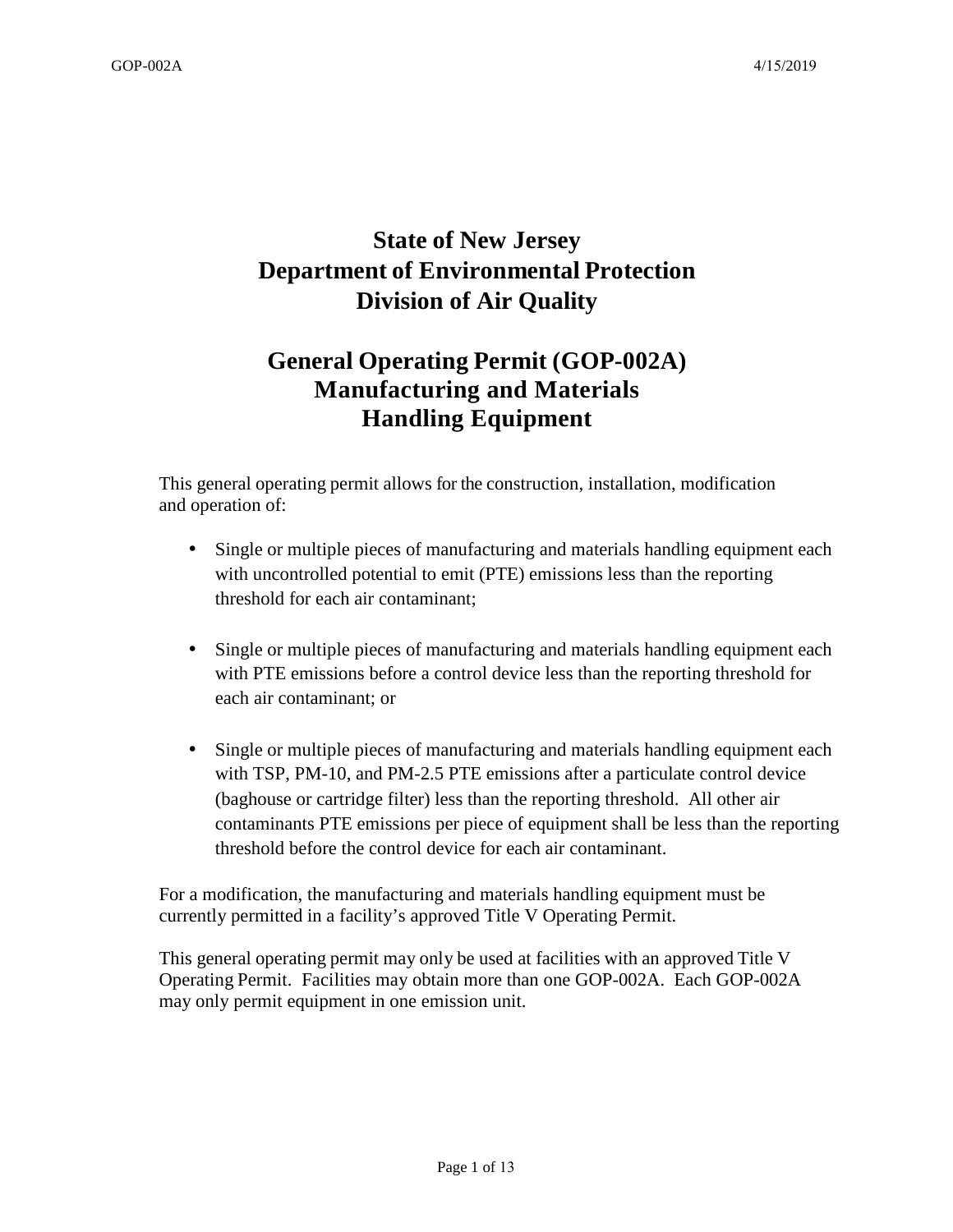### **I. DEFINITIONS**

The terms used in this general operating permit shall have the meanings given to them in N.J.A.C. 7:27 or as listed below:

**"Area Source"** means any stationary source of hazardous air pollutants that is not a major source as defined in 40 CFR 63.2.

**"Control Apparatus"** or **"Control Device"** means any device which prevents or controls the emission of any air contaminant directly or indirectly into the outdoor atmosphere.

**"Department"** means the New Jersey Department of Environmental Protection.

**"Distillates of Air"** means helium (He), nitrogen (N2), oxygen (O2), neon (Ne), argon  $(Ar)$ , krypton  $(Kr)$ , and xenon  $(Xe)$ .

**"Emission Unit"** means a permitting method that describes one or more significant component operations. Stand-alone pieces of equipment will make up an emission unit. Pieces of equipment with physical commonalities (such as common exhaust systems) making collective data presentation easier to understand also may constitute an emission unit. An emission unit process is more likely to be a continuous operation, where raw materials enter production equipment as product is removed from it. A piece of equipment may only appear in one emission unit.

**"Emission Point"** means the location where air contaminants are physically released into the atmosphere. An emission point can be, but is not limited to, a stack, a wall vent, the general building ventilation exhaust, or a window.

**"Fumigation"** means the use of gaseous pesticide (fumigant) in order to control and/or eliminate pests. This includes all activities prior to application of fumigant(s), the application of fumigant(s), fumigation period, and post fumigation activities.

**"Graphic Arts Operation"** means the application of one or more surface coating formulations across a surface using one or more letterpress, lithographic, rotogravure or flexographic printers used to produce published material and packaging for commercial or industrial purposes, or any letterpress, lithographic, rotogravure or flexographic printers used to produce vinyl or urethane coated fabric or sheets, or any sheet-fed gravure, screen printing, or fabric printing operations together with any associated drying or curing areas. A single graphic arts operation ends after drying or curing and before other surface coating formulations are applied. For any web line, this term means an entire application system, including any associated drying ovens or areas between the supply roll and take-up roll or folder. This term does not include any surface coating operation.

**"Hazardous Air Pollutants" or "HAP"** means an air contaminant listed in or pursuant to 42 U.S.C. §7412(b).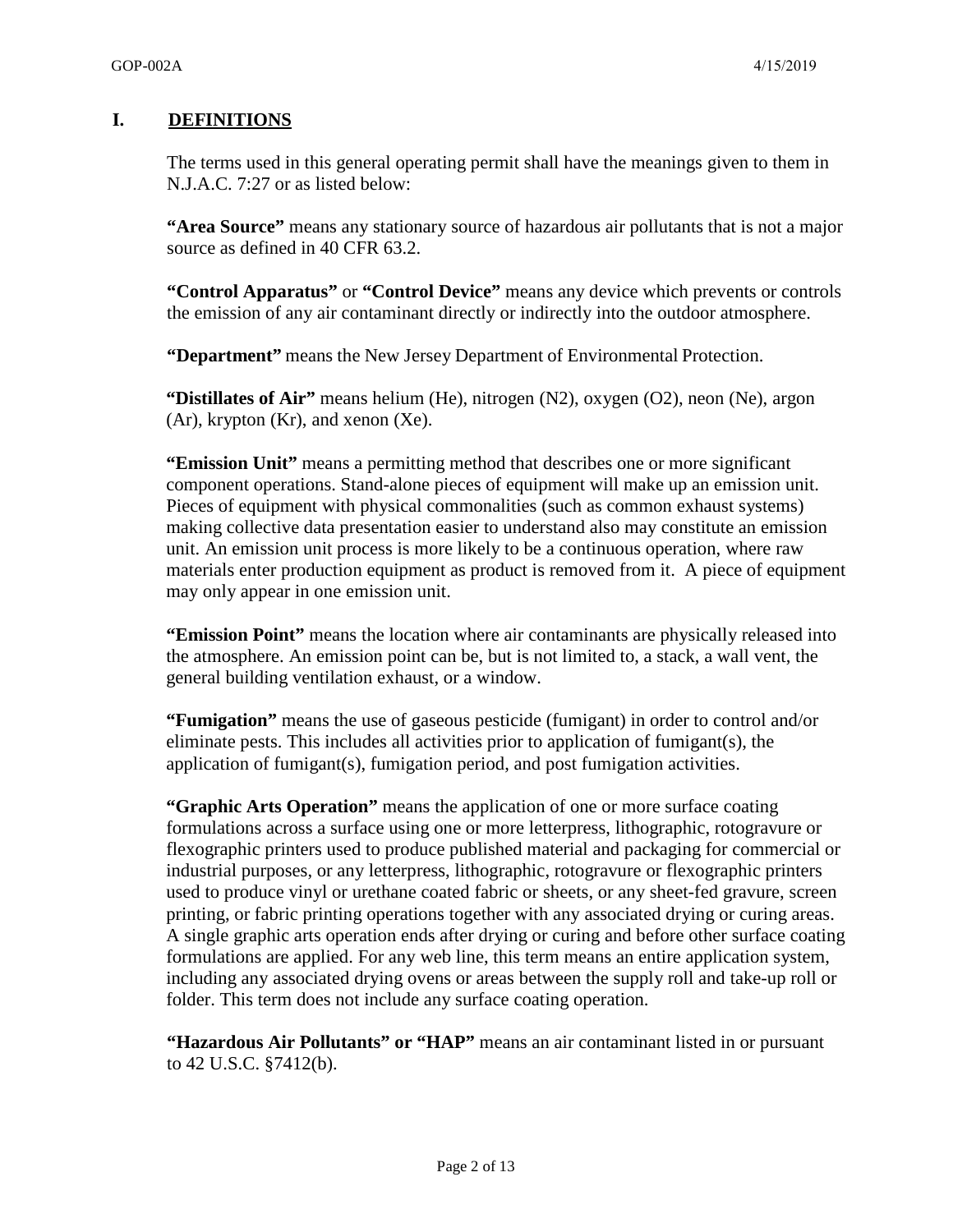**"Incinerator"** means any device, apparatus, equipment, or structure using combustion or pyrolysis for destroying, reducing or salvaging any material or substance, but does not include thermal or catalytic oxidizers used as control apparatus on manufacturing equipment.

**"MACT"** or "**Maximum Achievable Control Technology"** means a National Emission Standard for a Hazardous Air Pollutant (NESHAP) establishing an emission limitation for a specific category or subcategory of facilities which emit one or more hazardous air pollutants (HAPs), which NESHAP is:

- 1. Promulgated by EPA pursuant to 42 U.S.C. § 7412; or
- 2. Determined by the Department on a case-by-case basis pursuant to 42 U.S.C. § 7412(g) or  $(i)$ .

**"Major Hazardous Air Pollutant (HAP) facility"** means a major facility, or part thereof, which emits or has the potential to emit:

- 1. Ten (10) tons or more per year of any HAP;
- 2. Twenty five (25) tons or more per year of any combination of HAPs; or
- 3. Such lesser quantity, or different criterion, as the EPA may establish by rule.

#### **"Manufacturing and Materials Handling Equipment"** means

- 1. Equipment using pneumatic, bucket or belt conveying systems from which emissions occur; OR
- 2. Equipment in which the combined weight of all raw materials used exceeds 50 pounds in any one hour, in accordance with N.J.A.C. 7:27-22.1 In determining the weight of the raw materials used, the weight of the following shall be excluded, in accordance with N.J.A.C. 7:27-22.1.
	- Air
	- Water;
	- Containers, provided that the container is not consumed as part of the operation of the equipment; and
	- Paper, metal or plastic that is twisted, bent or folded in the operation, provided that the twisting, bending, or folding does not cause visible emissions.

**"NESHAP"** means a National Emission Standard for a Hazardous Air Pollutant as promulgated under 40 CFR Part 61 or 40 CFR Part 63.

**"NSPS"** means Standards of Performance for New Stationary Sources as promulgated under 40 CFR 60, commonly referred to as New Source Performance Standards.

**"Particulate Control Apparatus"** means equipment designated to capture the particulates from manufacturing and materials handling equipment. This general operating permit is limited only to a particulate baghouse and/or cartridge filter.

**"PM-10"** means a class of air contaminants that includes all particulate matter having an aerodynamic diameter less than or equal to a nominal 10 microns.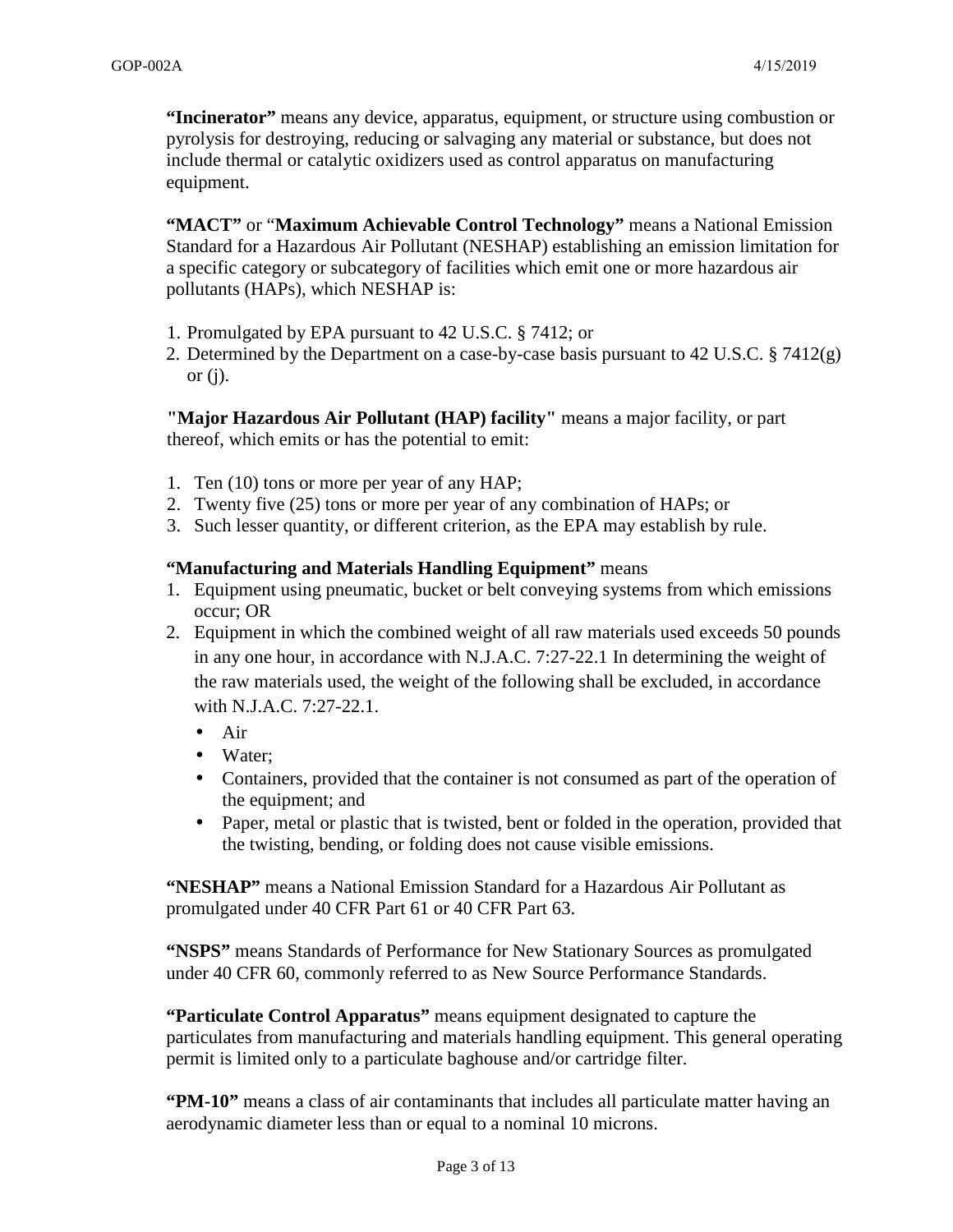**"PM-2.5"** means a class of air contaminants that includes all particulate matter having an aerodynamic diameter less than or equal to a nominal 2.5 microns.

**"Potential to Emit"** or **"PTE"** means the same as that term is defined by the EPA at 40 CFR § 70.2 or any subsequent amendments thereto. In general, the potential to emit is the maximum aggregate capacity of a source operation or of a facility to emit an air contaminant under its physical and operational design. Any physical or operational limitation on the capacity of a source operation or a facility to emit an air contaminant, including any limitation on fugitive emissions as a result of any applicable requirement, control apparatus, and restrictions on hours of operation or on the type or amount of material combusted, stored or processed, shall be treated as part of its design, if the limitation is Federally enforceable. Unless otherwise indicated, fugitive emissions shall be included in the determination of potential to emit. However, the determination shall not include the holding by the owner or operator of either emission reductions that are banked pursuant to N.J.A.C. 7:27-18.8 or NOx budget allowances allocated pursuant to N.J.A.C. 7:27-31.7.

**"Reporting Threshold"** means the threshold for reporting emissions of air contaminants in accordance with N.J.A.C. 7:27-22 Appendix Table A and B, and/or N.J.A.C. 7:27-17, as applicable.

**"Source Operation"** means any process, or any identifiable part thereof, that emits or can reasonably be anticipated to emit any air contaminant either directly or indirectly into the outdoor atmosphere. A source operation may include one or more pieces of equipment or control apparatus.

**"Storage tank"** means any tank, reservoir, or vessel, which is a container for liquids or gases, wherein:

- 1. No manufacturing process, or part thereof, other than filling or emptying takes place; and
- 2. The only treatment carried out is that necessary to prevent change from occurring in the physical condition or the chemical properties of the liquids or gases deposited into the container. Such treatment may include recirculating, agitating, maintaining the temperature of the stored liquids or gases, or replacing air in the vapor space above the stored liquids or gases with an inert gas in order to inhibit the occurrence of chemical reaction.

**"Surface Cleaner"** means a device to remove unwanted foreign matter from the surfaces of materials by using VOC or HAP solvents in liquid or vapor state.

**"Surface Coating Operation"** means the application of one or more surface coating formulations across an entire surface, using one or more coating applicators, together with any associated drying or curing areas. A single surface coating operation ends after drying or curing and before other surface coating formulations are applied. For any web coating line, this term means an entire coating application system, including any associated drying ovens or areas between the supply roll and take-up roll, that is used to apply surface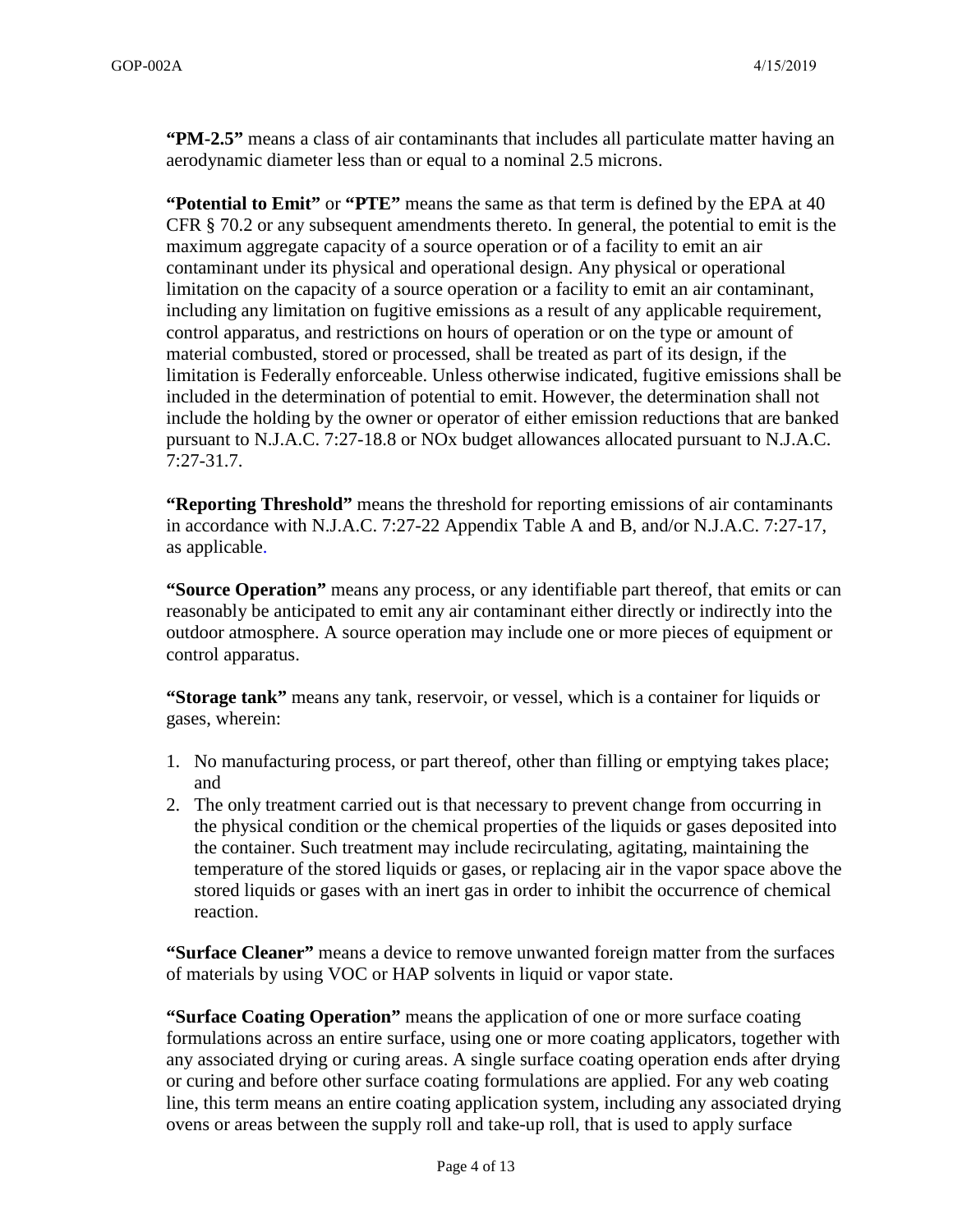coating formulations onto a continuous strip or web. This term does not include any graphic arts operation.

**"Total suspended particulate matter" or "TSP"** means any air contaminant dispersed in the outdoor atmosphere which exists as solid particles or liquid particles at standard conditions and is measured in accordance with N.J.A.C. 7:27B-1; 40 CFR 60, Appendix A, Methods 5 through 5H; or another method approved by the Department and EPA.

**"Toxic Substance"** or **"TXS"** means a substance regulated by N.J.A.C. 7:27-17.

**"USEPA AP-42 Emission Factors"** means a compilation of air pollutant emissions factors by source category as the primary compilation of EPA's emission factors information. https://www.epa.gov/air-emissions-factors-and-quantification/ap-42 compilation-air-emission-factors

#### **II. AUTHORITY AND STATEMENT OF BASIS**

#### **A. Applicability**

- 1. This general operating permit is issued under the authority granted to Air Quality Permitting pursuant to N.J.S.A. 26:2C-9.2. This general operating permit shall allow for inspections and evaluations to assure compliance with all applicable provisions of N.J.A.C. 7:27.
- 2. This general operating permit consists of Sections I through VII and the completed Online Application. Each section of this general operating permit and completed Online Application are enforceable.
- 3. This general operating permit allows for the construction, installation, modification and operation of:
	- Single or multiple pieces of manufacturing and materials handling equipment each with uncontrolled potential to emit (PTE) emissions less than the reporting threshold for each air contaminant;
	- Single or multiple pieces of manufacturing and materials handling equipment each with PTE emissions before a control device less than the reporting threshold for each air contaminant; or
	- Single or multiple pieces of manufacturing and materials handling equipment each with TSP, PM-10, and PM-2.5 PTE emissions after a particulate control device (baghouse or cartridge filter) less than the reporting threshold. All other air contaminants PTE emissions per piece of equipment shall be less than the reporting threshold before the control device for each air contaminant.
- 4. For a modification, the manufacturing and materials handling equipment must be currently permitted in a facility's approved Title V Operating Permit.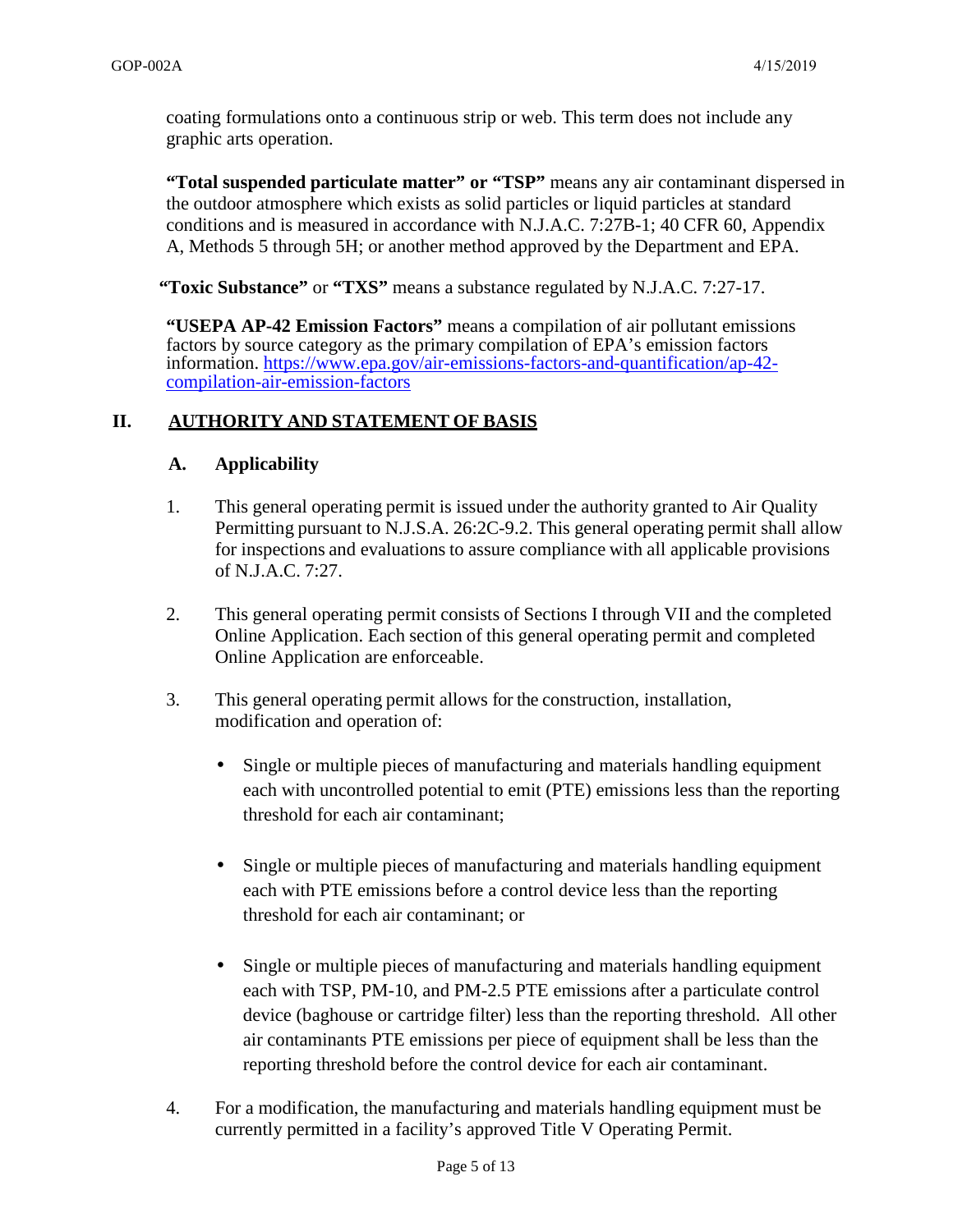- 5. This general operating permit may only be used at facilities with an approved Title V Operating Permit. Facilities may obtain more than one GOP-002A. Each GOP-002A may only permit equipment in one emission unit.
- 6. The Permittee shall comply with the General Procedures for General Operating Permits posted at the Department's website: http://www.state.nj.us/dep/aqpp.
- 7. The conditions of approval for this permit are based on applicability requirements in State and Federal air pollution control rules. Each condition in the permit includes the citation of the applicable requirement on which the condition is based.

#### **B. Monitoring, Recordkeeping and Reporting**

- 1. The general operating permit includes monitoring, recordkeeping and reporting requirements that are sufficient to demonstrate the facility's compliance with the applicable requirements.
- 2. The owner or operator is required to maintain documentation onsite for the determination of a net emission increase or a significant net emission increase pursuant to N.J.A.C. 7:27-18.7 showing increases for each Manufacturing and Materials Handling Equipment GOP that have been permitted in support of the provision in Section IV(6).
- 3. The owner or operator shall maintain emission calculations records showing PTE emissions below reporting threshold for each air contaminant.
- 4. The owner or operator shall maintain records showing the maximum equipment capacity.
- 5. For a particulate baghouse or cartridge filter, a pressure drop instrument is required to monitor and record the pressure drop across the baghouse or cartridge filter. The particulate baghouse or cartridge filter shall be operated and maintained in accordance with the manufacturer's recommendations.
- 6. See Compliance Plan for specific requirements on monitoring, recordkeeping and reporting.

#### **III. EXCLUSIONS**

This General Operating Permit shall not be used for the following equipment:

- 1. Any equipment for which another specific General Operating Permit has been established pursuant to N.J.A.C. 7:27-22.14;
- 2. Any equipment subject to NSPS, MACT, NESHAPS or 40 CFR 64 Compliance Assurance Monitoring (CAM) requirements;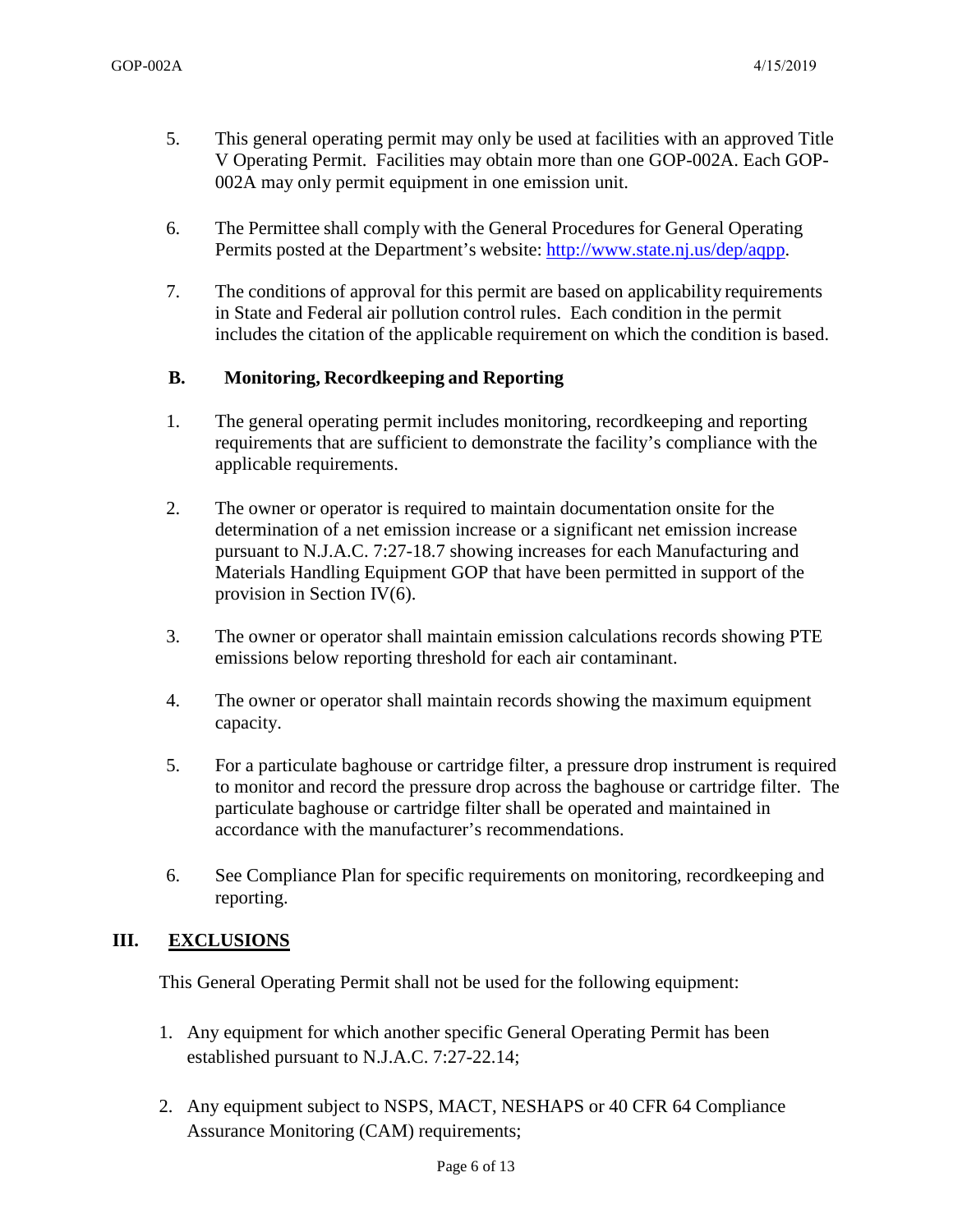- 3. Any combustion source burning any commercial or non-commercial fuel;
- 4. Any surface cleaner;
- 5. Any equipment that meets the definition of a graphic arts operation;
- 6. Any tank or vessel used in etching, pickling, plating, electroplating or anodizing;
- 7. Any transfer operation involving gasoline or other VOCs;
- 8. Any tanks, reservoirs, containers and bins which have a capacity in excess of 2,000 cubic feet and which are used for the storage of solid particles;
- 9. Any equipment that meets the definition of a surface coating operation;
- 10. Any incinerator;
- 11. Any equipment used for the purpose of venting a closed or operating dump, sanitary landfill, hazardous waste landfill, or other solid waste facility including waste transfer stations;
- 12. Any welding equipment;
- 13. Any site remediation activity;
- 14. Any storage tank which have a capacity in excess of 10,000 gallons and which are used for the storage of liquids, except water or distillates of air;
- 15. Any storage tank which have a capacity of 2,000 gallons or greater and which are used for the storage of a VOC or mixture of VOCs having a vapor pressure or sum of partial pressure of 0.02 pounds per square inch absolute (1.0 millimeters of mercury) or greater at standard conditions;
- 16. Any waste or water treatment equipment in accordance with the significant source operation definition in N.J.A.C. 7:27-22.1; and
- 17. Any fumigation activity.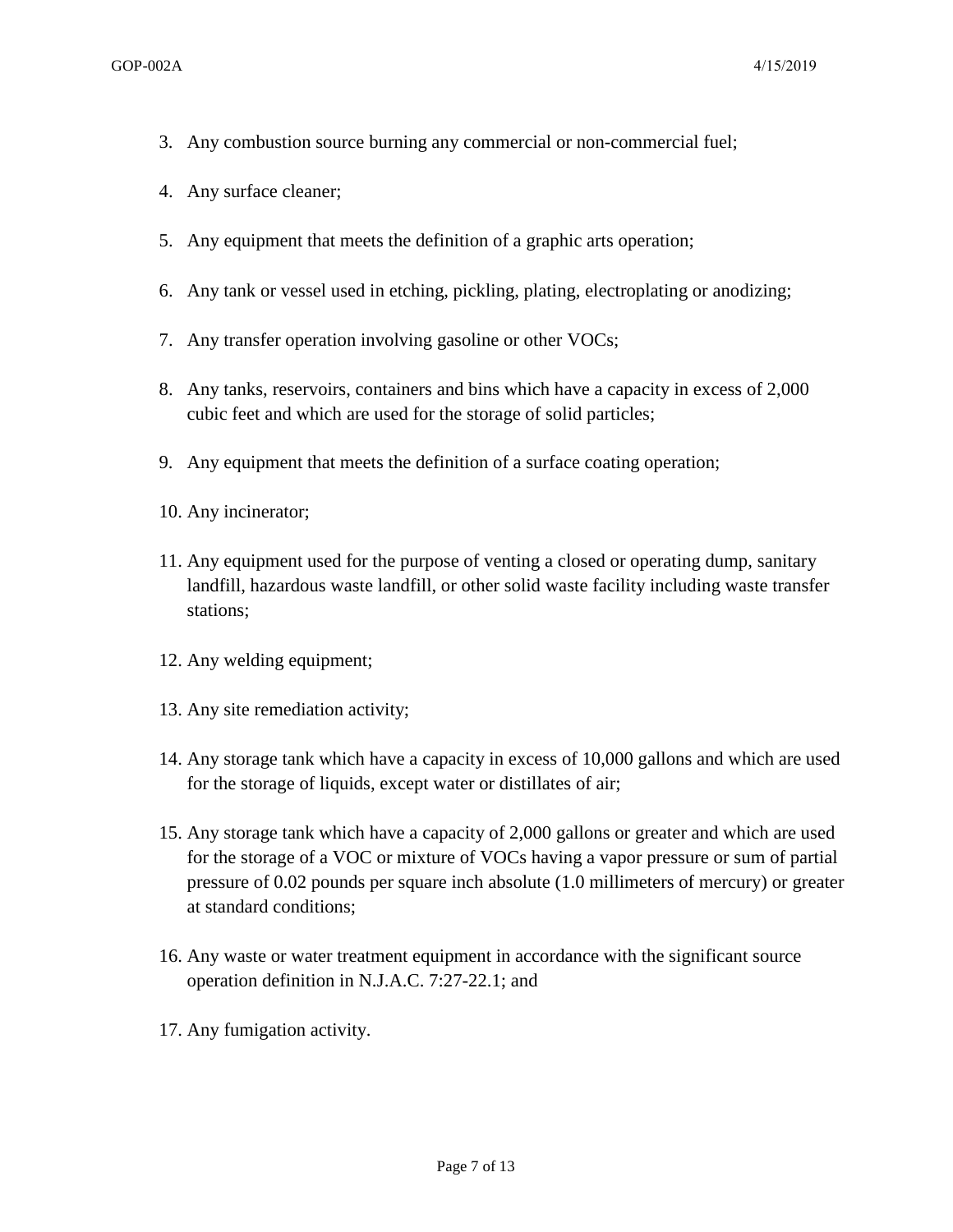#### **IV. LIMITATIONS AND REQUIREMENTS**

- 1. Pursuant to N.J.A.C. 7:27-22, any person who wishes to construct, install and operate equipment under the authority of the General Operating Permit may register for the General Operating Permit only if the piece of equipment meets the APPLICABILITY requirements listed in the General Operating Permit.
- 2. The conditions of a General Operating Permit cannot be changed. If a change to a source operation with a General Operating Permit is needed, then the Permittee must request the change through the Title V Operating Permit modification procedures in N.J.A.C. 7:27-22.
- 3. A facility with an expired Title V Operating Permit without an Application Shield pursuant to N.J.A.C. 7:27-22.7 may not register for the use of a General Operating Permit.
- 4. This General Operating Permit may only be used at facilities with an approved Title V Operating Permit and only if the equipment is not currently listed in an approved Title V Operating Permit, or for a modification as specified in this General Operating Permit. Facilities that will be getting a Title V Operating Permit in the future, or those that are in the process of getting a Title V Operating Permit, may use General Permits if applicable from N.J.A.C. 7:27-8 (Subchapter 8) until they obtain an approved Title V Operating Permit.
- 5. General Operating Permits may not be used where annual emissions of any air contaminant from the facility would increase by such amounts that would make the facility subject to the requirements of N.J.A.C. 7:27-18 (Emission Offset Rule), 40 CFR 51 Appendix S (Emission Offset Interpretative Ruling), 40 CFR 52.21 (PSD) or make the facility a major source for HAPs as defined in 40 CFR 63 (National Emission Standards for Hazardous Air Pollutants for Source Categories).
- 6. Any facility with an approved Title V Operating Permit that obtains General Operating Permit(s) must determine based on its own evaluation that none of the General Operating Permit(s) it obtained individually or collectively would cause the facility to be subject to N.J.A.C. 7:27-18 (Emission Offset Rule), 40 CFR 51 Appendix S (Emission Offset Interpretative Ruling), 40 CFR 52.21 (PSD) or make the facility a major source for HAPs as defined in 40 CFR 63 (National Emission Standards for Hazardous Air Pollutants for Source Categories). The basis for this determination must be kept on site and submitted with the next Title V Operating Permit modification application that increases actual emissions or Renewal Application, whichever occurs first. If found that the General Operating Permit has caused the facility to be subject to the above regulations, the authorization contained in the General Operating Permit is null and void and installation of equipment under this General Operating Permit will subject the facility to appropriate enforcement action.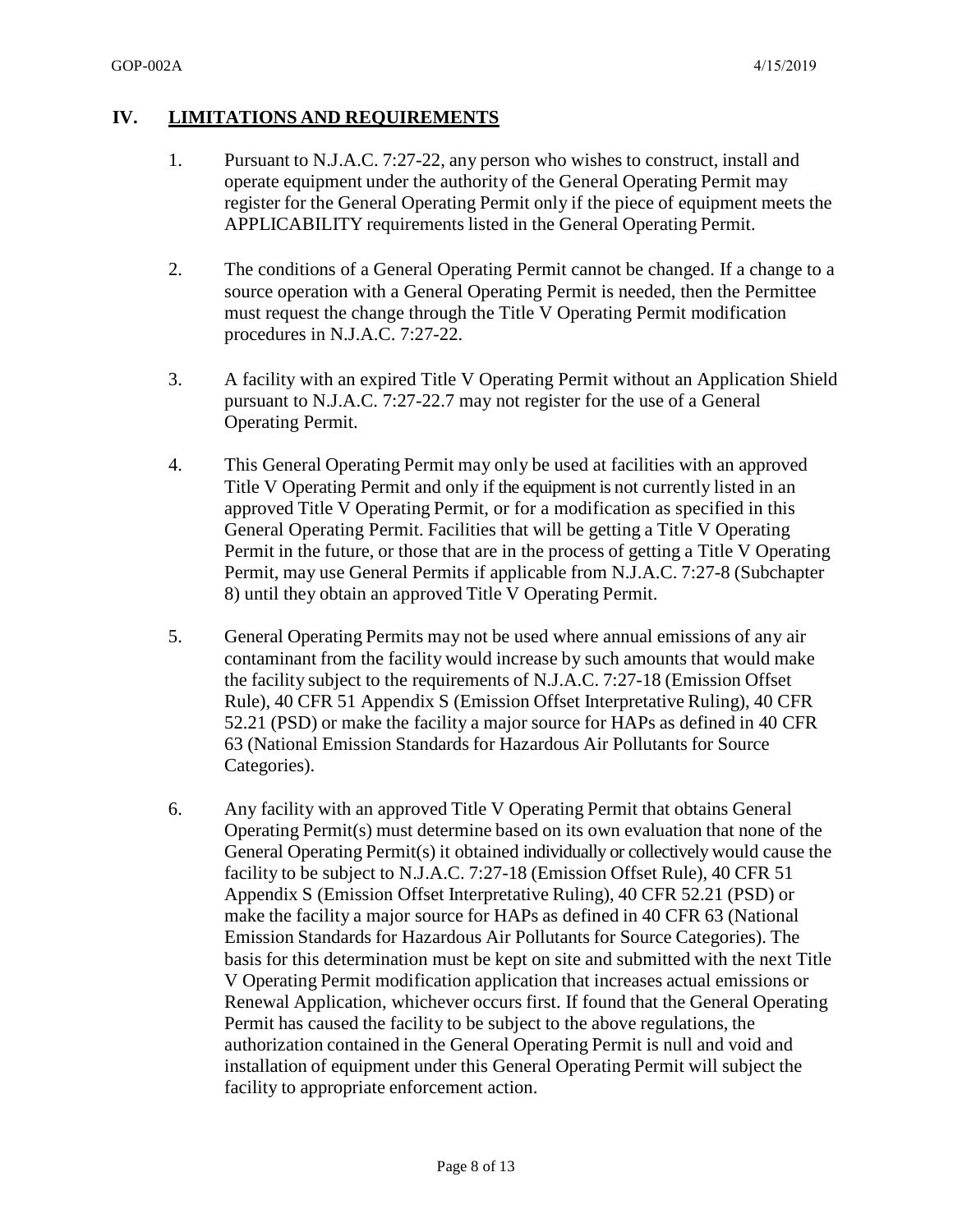- 7. The general requirements in the facility's Title V Operating Permit, such as those in the General Provisions and Authorities Section and Subject Item FC of the Compliance Plan, also apply to the source operation covered by this General Operating Permit. This includes, but is not limited to, the six month deviation report and annual compliance certification.
- 8. The expiration date of the General Operating Permit will be the expiration date of the facility's approved Title V Operating Permit. If the Title V Operating Permit has expired and has an application shield pursuant to N.J.A.C. 7:27-22.7, the conditions of the General Operating Permit remain enforceable until the Title V Operating Permit is renewed at which time this General Operating Permit will be incorporated into the renewal permit.
- 9. The General Operating Permit will be incorporated into the facility's Title V Operating Permit when the Title V Operating Permit is modified or renewed.

#### **V. EQUIPMENT AND CONTROL DEVICE SPECIFICATIONS**

- 1. The owner or operator shall maintain records showing the maximum equipment capacity.
- 2. For a Particulate Baghouse or Cartridge Filter, the Permittee shall maintain records showing the particulate control efficiency (%) and the inspection, operation and maintenance procedures.

#### **VI. POTENTIAL TO EMIT**

- 1. The Permittee shall select the Manufacturing and Materials Handling Equipment option that is being permitted with this GOP in the Online Application. Only one general operating permit option can be selected per piece of equipment.
- 2. For each piece of equipment with uncontrolled PTE emissions less than the reporting threshold for each air contaminant or PTE emissions less than the reporting threshold before a control device for each air contaminant, the Permittee shall enter the maximum equipment capacity in the online application. The Permittee shall maintain emission calculation records showing that the PTE for each air contaminant from each piece of equipment is below the reporting threshold based on the maximum equipment capacity. The completed online application is enforceable and is made a part of this general operating permit.
- 3. For each piece of equipment with TSP, PM-10, and PM-2.5 PTE emissions less than the reporting threshold after a particulate baghouse or cartridge filter, the Permittee shall enter the maximum equipment capacity and the particulate control efficiency in the online application. The Permittee shall maintain emission calculation records showing that the PTE for TSP, PM-10, and PM-2.5 after control are below the reporting threshold based on the maximum equipment capacity and particulate control efficiency. The Permittee shall maintain emission calculation records showing that the PTE for all other air contaminants from each piece of equipment are below the reporting threshold before the control device based on the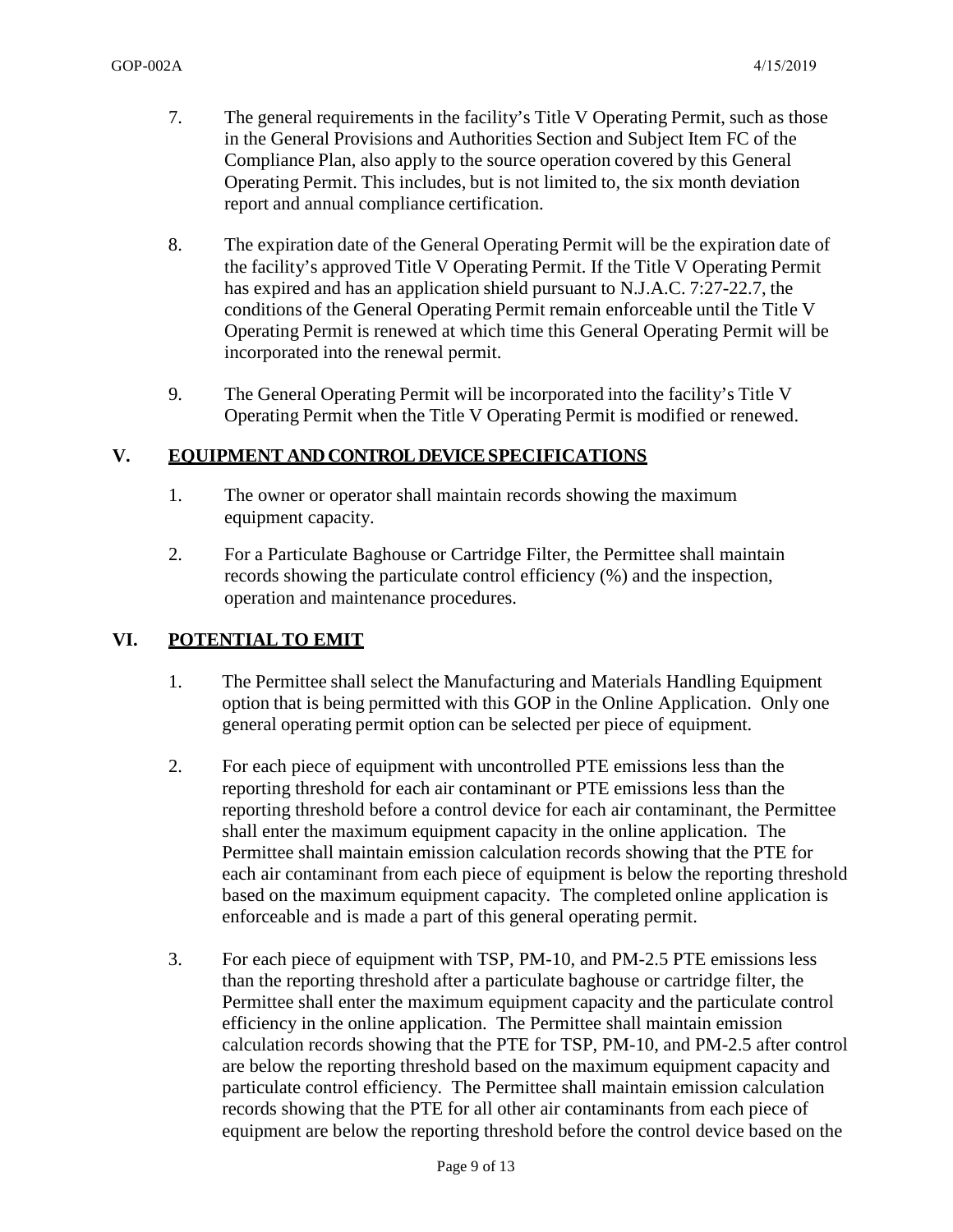maximum equipment capacity. The completed online application is enforceable and is made a part of this general operating permit.

4. The PTE for equipment permitted under this General Operating Permit shall be less than the reporting thresholds in accordance with N.J.A.C. 7:27-22 and/or N.J.A.C. 7:27-17, as applicable.

## **VII. COMPLIANCE PLAN**

The Manufacturing and Materials Handling Equipment covered by this general operating permit is subject to the applicable requirements listed on the following pages.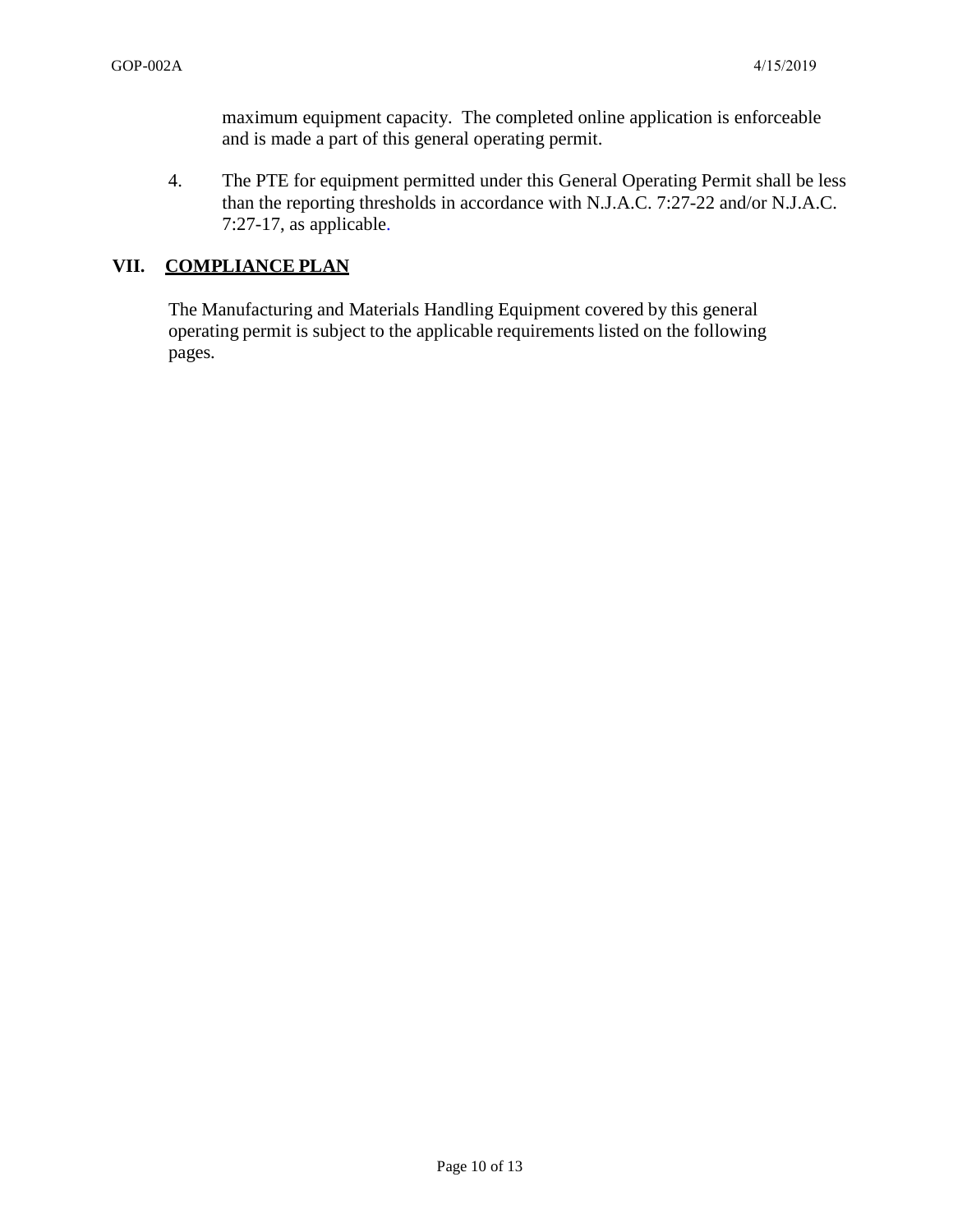### **New Jersey Department of Environmental ProtectionFacility Specific Requirements**

**Emission Unit:Manufacturing and Materials Handling Equipment**

#### **Uncontrolled Equipment or Equipment with a Particulate Baghouse/Cartridge Filter**

**Operating Scenario:**

| Ref.#          | <b>Applicable Requirement</b>                                                                                                                                                                                                                                                                                                                    | <b>Monitoring Requirement</b>                                                                                                                                                                                                   | <b>Recordkeeping Requirement</b>                                                                                                                                                                                                                                                                                                                                                                 | <b>Submittal/Action Requirement</b> |
|----------------|--------------------------------------------------------------------------------------------------------------------------------------------------------------------------------------------------------------------------------------------------------------------------------------------------------------------------------------------------|---------------------------------------------------------------------------------------------------------------------------------------------------------------------------------------------------------------------------------|--------------------------------------------------------------------------------------------------------------------------------------------------------------------------------------------------------------------------------------------------------------------------------------------------------------------------------------------------------------------------------------------------|-------------------------------------|
|                | The owner or operator shall comply with all<br>conditions contained in the document<br>"General Procedures for General Operating<br>Permits," posted at<br>http://www.nj.gov/dep/aqpp. [N.J.A.C.<br>$7:27-22.16(a)$                                                                                                                              | None.                                                                                                                                                                                                                           | None.                                                                                                                                                                                                                                                                                                                                                                                            | None.                               |
| $\overline{2}$ | Opacity $\leq$ 20 %, exclusive of condensed<br>water vapor, except for 3 minutes in any<br>consecutive 30-minute period. [N.J.A.C.]<br>7:27-6.2(d)] and [N.J.A.C. 7:27-6.2(e)]                                                                                                                                                                   | None.                                                                                                                                                                                                                           | None.                                                                                                                                                                                                                                                                                                                                                                                            | None.                               |
| $\vert$ 3      | No Visible Emissions, exclusive of<br>condensed water vapor, except for no more<br>than 3 minutes in any consecutive 30-minute<br>period. [N.J.A.C. 7:27-22.16(a)]                                                                                                                                                                               | None.                                                                                                                                                                                                                           | None.                                                                                                                                                                                                                                                                                                                                                                                            | None.                               |
| 4              | Each Uncontrolled Piece of Equipment:<br>The maximum emission rate for each air<br>contaminant shall be below the reporting<br>threshold in accordance with N.J.A.C.<br>7:27-22 and/or N.J.A.C. 7:27-17, as<br>applicable. [N.J.A.C. 7:27-22.16(a)]                                                                                              | Monitored by calculations once initially.<br>The permittee may use emission factors,<br>engineering principles, vendor guarantees or<br>mass balance to calculate the PTE for each<br>air contaminant. [N.J.A.C. 7:27-22.16(o)] | Recordkeeping by manual logging of<br>parameter or storing data in a computer data<br>system once initially. Maintain emission<br>calculation records based on the maximum<br>equipment capacity showing that the PTE<br>for each air contaminant is below the<br>reporting threshold in accordance with<br>N.J.A.C. 7:27-22 and/or N.J.A.C. 7:27-17,<br>as applicable. [N.J.A.C. 7:27-22.16(0)] | None.                               |
| 5              | Each piece of Equipment with a Control<br>Device, other than a Particulate<br>Baghouse/Cartridge Filter:<br>The maximum emission rate for each air<br>contaminant before the control device shall<br>be below reporting threshold in accordance<br>with N.J.A.C. 7:27-22 and/or N.J.A.C.<br>7:27-17, as applicable. [N.J.A.C.<br>$7:27-22.16(a)$ | Monitored by calculations once initially.<br>The permittee may use emission factors,<br>engineering principles, vendor guarantees or<br>mass balance to calculate the PTE for each<br>air contaminant. [N.J.A.C. 7:27-22.16(o)] | Recordkeeping by manual logging of<br>parameter or storing data in a computer data<br>system once initially. Maintain emission<br>calculation records based on the maximum<br>equipment capacity showing that the PTE<br>for each air contaminant is below the<br>reporting threshold in accordance with<br>N.J.A.C. 7:27-22 and/or N.J.A.C. 7:27-17,<br>as applicable. [N.J.A.C. 7:27-22.16(o)] | None.                               |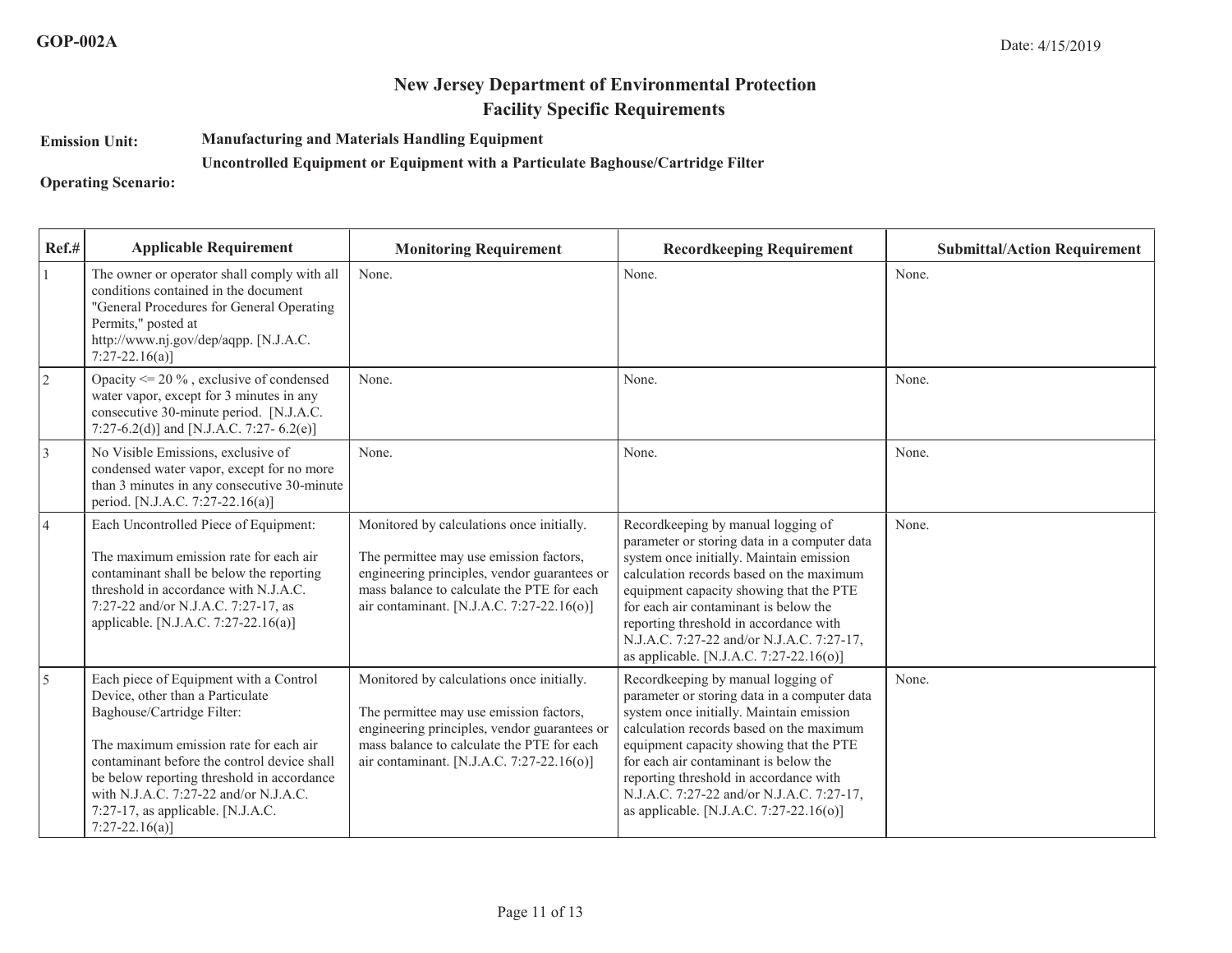# **New Jersey Department of Environmental ProtectionFacility Specific Requirements**

| Ref.# | <b>Applicable Requirement</b>                                                                                                                                                                                                                                                                                                                                                                                                                                                                                            | <b>Monitoring Requirement</b>                                                                                                                                                                                                                                                                                                       | <b>Recordkeeping Requirement</b>                                                                                                                                                                                                                                                                                                                                                                                                                                         | <b>Submittal/Action Requirement</b> |
|-------|--------------------------------------------------------------------------------------------------------------------------------------------------------------------------------------------------------------------------------------------------------------------------------------------------------------------------------------------------------------------------------------------------------------------------------------------------------------------------------------------------------------------------|-------------------------------------------------------------------------------------------------------------------------------------------------------------------------------------------------------------------------------------------------------------------------------------------------------------------------------------|--------------------------------------------------------------------------------------------------------------------------------------------------------------------------------------------------------------------------------------------------------------------------------------------------------------------------------------------------------------------------------------------------------------------------------------------------------------------------|-------------------------------------|
| 6     | Each piece of Equipment with a Particulate<br>Baghouse/Cartridge Filter:<br>The maximum TSP, PM-10 and PM-2.5<br>emission rate after the control device shall<br>be below reporting thresholds in N.J.A.C.<br>7:27-22, Appendix, Table A.<br>The maximum emission rate before the<br>control device of each air contaminant other<br>than TSP, PM-10 and PM-2.5 shall be<br>below the reporting threshold in accordance<br>with N.J.A.C. 7:27-22 and/or N.J.A.C.<br>7:27-17, as applicable. [N.J.A.C.<br>$7:27-22.16(a)$ | Monitored by calculations once initially.<br>The permittee may use emission factors,<br>engineering principles, vendor guarantees or<br>mass balance to calculate the PTE for each<br>air contaminant. [N.J.A.C. 7:27-22.16(o)]                                                                                                     | Recordkeeping by manual logging of<br>parameter or storing data in a computer data<br>system once initially. Maintain emission<br>calculation records based on the maximum<br>equipment capacity, and particulate control<br>efficiency for TSP, PM-10 and PM-2.5,<br>showing that the PTE for each air<br>contaminant is below the reporting threshold<br>in accordance with N.J.A.C. 7:27-22 and/or<br>N.J.A.C. 7:27-17, as applicable. [N.J.A.C.<br>$7:27-22.16(o)$ ] | None.                               |
|       | Raw materials limited to those listed in<br>general operating permit application.<br>[N.J.A.C. 7:27-22.16(a)]                                                                                                                                                                                                                                                                                                                                                                                                            | None.                                                                                                                                                                                                                                                                                                                               | Other: Keep records showing raw materials<br>used.[N.J.A.C. 7:27-22.16(o)].                                                                                                                                                                                                                                                                                                                                                                                              | None.                               |
| 8     | Total Material Transferred: maximum lb/hr<br>throughput rate based on maximum<br>equipment capacity from general operating<br>permit application. [N.J.A.C. 7:27-22.16(a)]                                                                                                                                                                                                                                                                                                                                               | None.                                                                                                                                                                                                                                                                                                                               | Other: Maintain records showing maximum<br>equipment capacity.[N.J.A.C.<br>$7:27-22.16(0)$ .                                                                                                                                                                                                                                                                                                                                                                             | None.                               |
| 9     | Total Material Transferred: maximum<br>tons/yr throughput limit from general<br>operating permit application. [N.J.A.C.<br>$7:27-22.16(a)$ ]                                                                                                                                                                                                                                                                                                                                                                             | None.                                                                                                                                                                                                                                                                                                                               | Other: Maintain records showing the annual<br>tons/yr throughput. [N.J.A.C. $7:27-22.16(0)$ ].                                                                                                                                                                                                                                                                                                                                                                           | None.                               |
| 10    | Equipment with a Particulate<br>Baghouse/Cartridge Filter:<br>The Permittee shall maintain the Minimum<br>and Maximum Operating Pressure Drop<br>across the baghouse or cartridge filter,<br>inches w.c. from general operating permit<br>application. [N.J.A.C. 7:27-22.16(a)]                                                                                                                                                                                                                                          | Monitored by pressure drop instrument<br>continuously. The permittee shall install,<br>calibrate and maintain the monitor(s) in<br>accordance with the manufacturer's<br>specifications. The monitor(s) shall be<br>ranged such that the allowable value is<br>approximately mid-scale of the device.<br>$[N.J.A.C. 7:27-22.16(o)]$ | Recordkeeping by manual logging of<br>parameter or storing data in a computer data<br>system daily showing the pressure drop<br>across the baghouse or cartridge filter.<br>[N.J.A.C. 7:27-22.16(o)]                                                                                                                                                                                                                                                                     | None.                               |